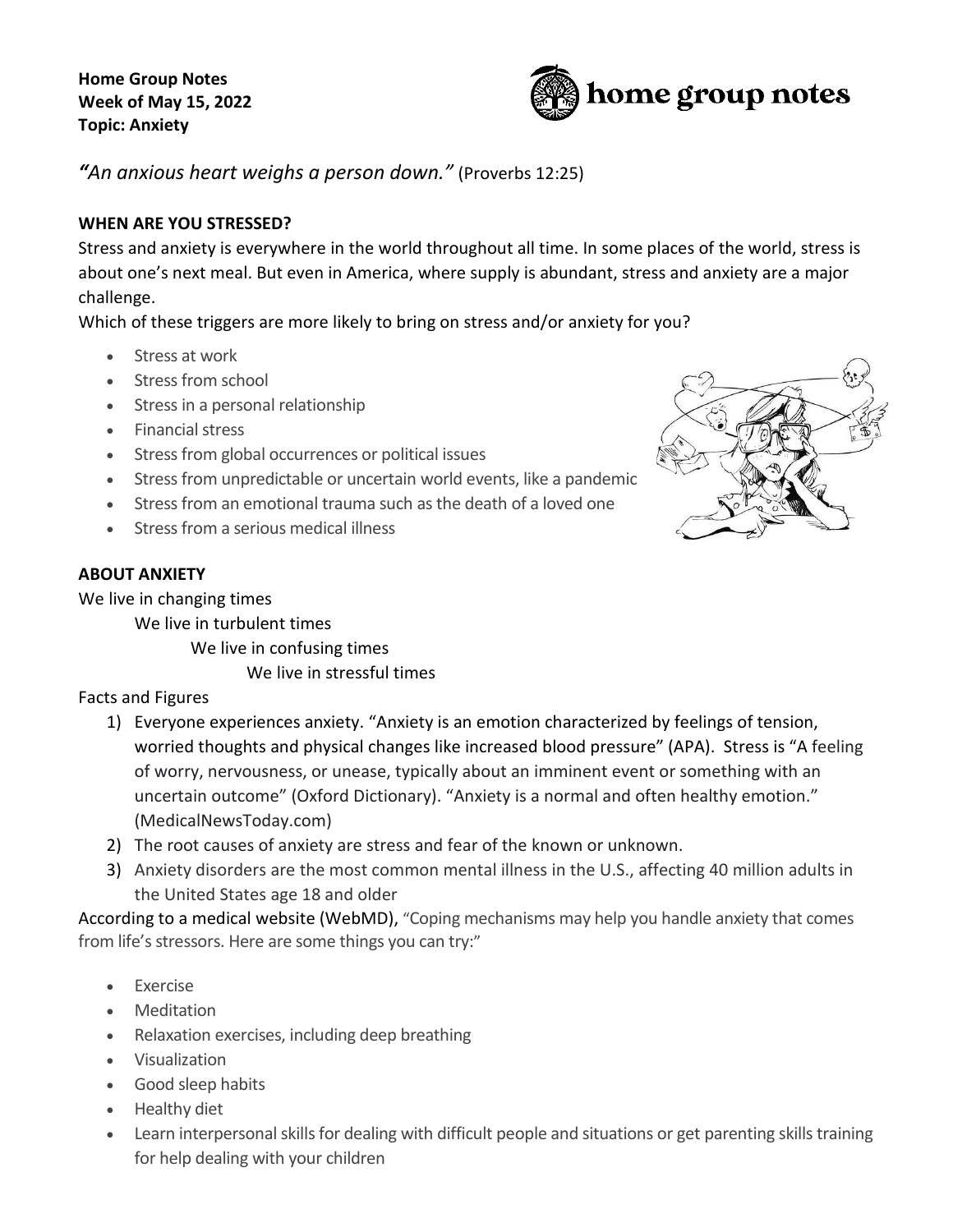# **WHAT THE BIBLE TEACHES ABOUT WORRY AND ANXIETY**

The Bible has much to say about anxiety (and worry). Read the following sampler and consider what we learn about the causes and solutions to anxiety and worry.

- According Jesus' words in Matthew, what causes anxiety?
- What are God's answers or solutions? What does God say that we should do?

#### **Matthew 6:19-34**

"Do not store up for yourselves treasures on earth, where moth and rust destroy, and where thieves break in and steal. <sup>20</sup> But store up for yourselves treasures in heaven, where moth and rust do not destroy, and where thieves do not break in and steal. <sup>21</sup> For where your treasure is, there your heart will be also. <sup>22</sup> "The eye is the lamp of the body. If your eyes are good, your whole body will be full of light. <sup>23</sup> But if your eyes are bad, your whole body will be full of darkness. If then the light within you is darkness, how great is that darkness!<sup>24</sup> "No one can serve two masters. Either he will hate the one and love the other, or he will be devoted to the one and despise the other. You cannot serve both God and Money. <sup>25</sup> "Therefore I tell you, do not worry about your life, what you will eat or drink; or about your body, what you will wear. Is not life more important than food, and the body more important than clothes? <sup>26</sup> Look at the birds of the air; they do not sow or reap or store away in barns, and yet your heavenly Father feeds them. Are you not much more valuable than they?<sup>27</sup> Who of you by worrying can add a single hour to his life? <sup>28</sup> "And why do you worry about clothes? See how the lilies of the field grow. They do not labor or spin. <sup>29</sup> Yet I tell you that not even Solomon in all his splendor was dressed like one of these.  $30$  If that is how God clothes the grass of the field, which is here today and tomorrow is thrown into the fire, will he not much more clothe you, O you of little faith? 31 So do not worry, saying, 'What shall we eat?' or 'What shall we drink?' or 'What shall we wear?' <sup>32</sup> For the pagans run after all these things, and your heavenly Father knows that you need them. <sup>33</sup> But seek first his kingdom and his righteousness, and all these things will be given to you as well. <sup>34</sup> Therefore do not worry about tomorrow, for tomorrow will worry about itself. Each day has enough trouble of its own."

Throughout the Bible, God repeats a command: "Fear not." How can we not fear?

## **Isaiah 41:10**

**"**So do not fear, for I am with you; do not be dismayed, for I am your God. I will strengthen you and help you; I will uphold you with my righteous right hand."

Read the following passages about dealing with anxiety and answer the questions below.

## **Philippians 4:6-8**

**"**Do not be anxious about anything, but in everything, by prayer and petition, with thanksgiving, present your requests to God. <sup>7</sup> And the peace of God, which transcends all understanding, will guard your hearts and your minds in Christ Jesus. <sup>8</sup> Finally, brothers, whatever is true, whatever is noble, whatever is right, whatever is pure, whatever is lovely, whatever is admirable-- if anything is excellent or praiseworthy- think about such things."

## **1 Peter 5:7**

**"**Cast all your anxiety on him because he cares for you."